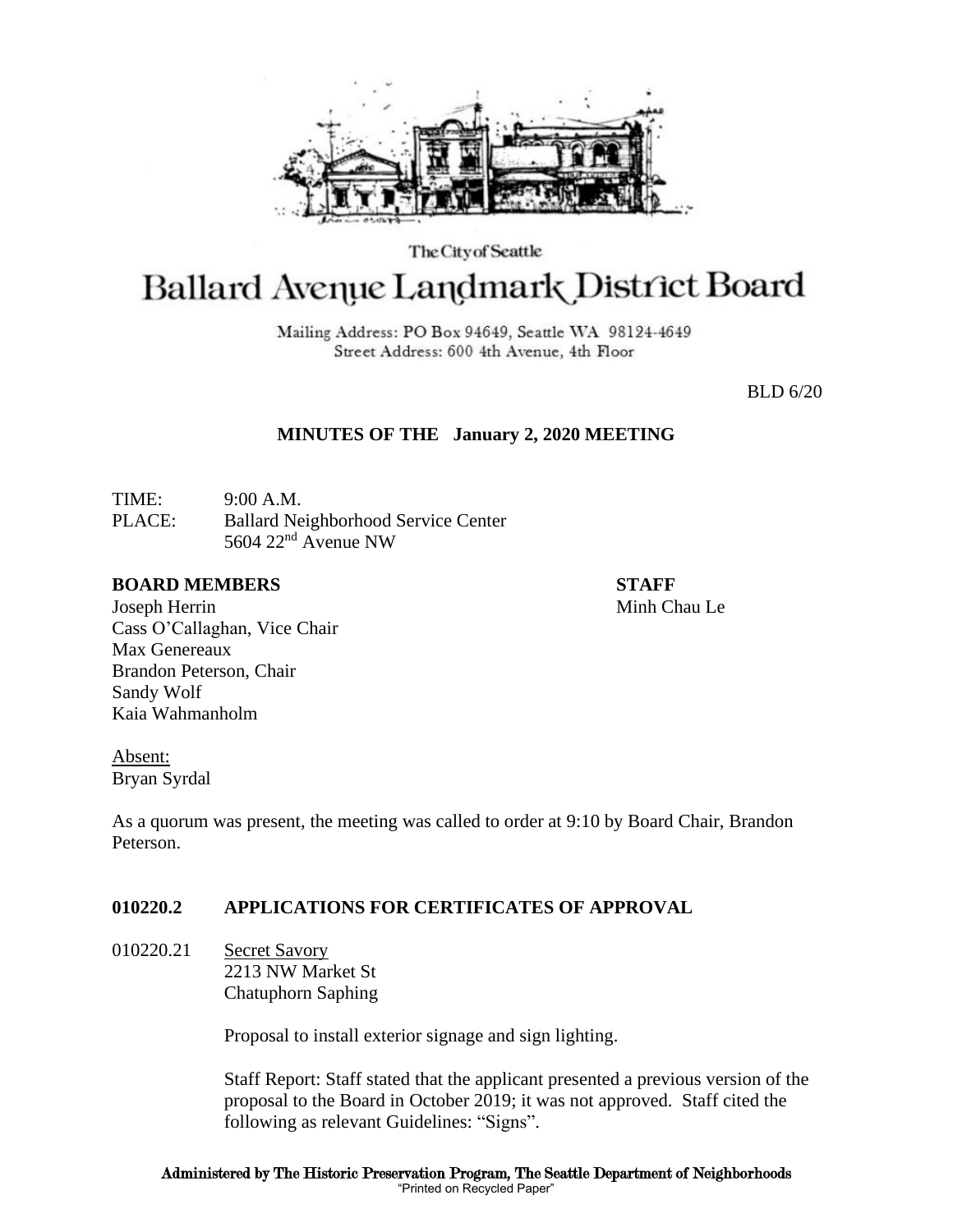Applicant comment: The applicant presented details of the proposal and stated the business is open and operating without permanent signage.

Public Comment: There was no public comment

Joe Herrin asked the applicant to confirm this would be the only business sign and whether the junction boxes would be painted to match; the applicant confirmed both were true.

Cass O'Callaghan asked why the font size was not larger. The applicant stated that the Board requested smaller font size when it reviewed the proposal previously.

Sandy Wolf stated that the aluminum and PVC configuration on the north-facing portion of the sign do not match that of the east-facing side of the sign. She said the east-facing side was preferable.

Brandon Peterson stated the different sides of the sign should match.

Motion: Cass O'Callaghan made a motion to approve on the conditions that: only the east-facing portion of the proposed sign is approved; applicant will work with Staff towards administrative approval for the north-facing portion of the sign as follows: sign height of 16 inches, letting size height of 10 inches, junction boxes painted to match building, and ½ inch PVC three dimensional lettering.. Sandy Wolf seconded the motion.

6/0/0 Motion approved

010220.22 Great State Burger 5411 Ballard Ave NW Kailin Gregga

> Proposed modifications to prior Certificate of Approval BLD 66/18: modified façade sign, modified sign lighting, modified window signage, modified exterior paint, new blade sign.

Staff Report: Staff stated that the current proposal is due to a change of business plans made since the prior Certificate of Approval was issued in 2018. Staff cited the following as relevant guidelines: "Building Materials and Fixtures"; Building Surface Treatments"; "Transparency"; "Signs".

Applicant Comment: The applicant presented the proposal and related color samples.

Public Comment: There was no public comment.